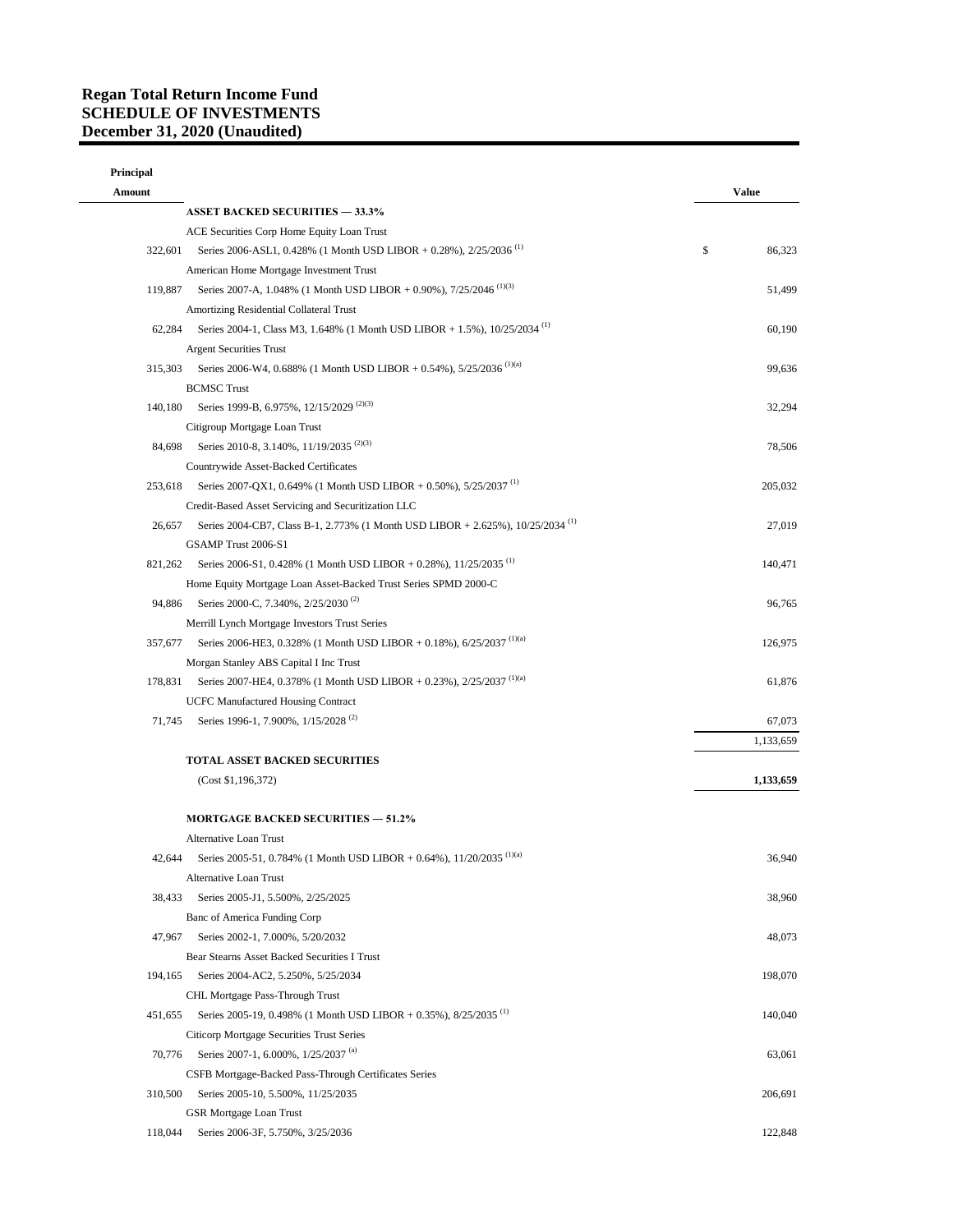|         | IndyMac IMSC Mortgage Loan Trust                                               |                |
|---------|--------------------------------------------------------------------------------|----------------|
| 30,773  | Series 2007-F3, 6.500%, 9/25/2037 <sup>(a)</sup>                               | \$<br>21,603   |
|         | IndyMac INDX Mortgage Loan Trust                                               |                |
| 169,543 | Series 2006-AR33, 3.675%, 1/25/2037 <sup>(2)</sup>                             | 149,016        |
|         | Lehman Mortgage Trust                                                          |                |
| 111,292 | Series 2005-3, 6.000%, 1/25/2036 <sup>(a)</sup>                                | 111,292        |
|         | Lehman Mortgage Trust                                                          |                |
| 270,382 | Series 2006-6, 0.648% (1 Month USD LIBOR + 0.50%), $12/25/2036$ <sup>(1)</sup> | 149,136        |
|         | <b>MASTR Asset Securitization Trust</b>                                        |                |
| 38,646  | Series 2007-1, 6.000%, 10/25/2022 <sup>(2)</sup>                               | 29,485         |
|         | Morgan Stanley Mortgage Loan Trust                                             |                |
| 57.110  | Series 2004-6AR, 2.649%, 8/25/2034 <sup>(2)(a)</sup>                           | 52,184         |
|         | Prime Mortgage Trust                                                           |                |
| 145.541 | Series 2005-1, 5.500%, 9/25/2035 <sup>(2)</sup>                                | 147,170        |
|         | <b>RBSSP Resecuritization Trust</b>                                            |                |
| 122,278 | Series 2009-1, 6.000%, 8/26/2035 <sup>(2)(3)</sup>                             | 120,951        |
|         | WaMu Mortgage Pass-Through Certificates Series Trust                           |                |
| 107,807 | Series 2007-HY1, 3.675%, 2/25/2037 <sup>(2)</sup>                              | 103,931        |
|         |                                                                                | 1,739,451      |
|         | <b>TOTAL MORTGAGE BACKED SECURITIES</b>                                        |                |
|         | (Cost \$1,740,732)                                                             | 1,739,451      |
|         | <b>SHORT TERM INVESTMENTS - 8.4%</b>                                           |                |
|         | Money Market Funds - 8.4%                                                      |                |
|         | 284,361 First American Government Obligations Fund - 0.04% (3)                 | 284,361        |
|         | TOTAL SHORT TERM INVESTMENTS                                                   |                |
|         | (Cost \$284,361)                                                               | 284,361        |
|         | <b>TOTAL INVESTMENTS - 92.9%</b>                                               |                |
|         | (Cost \$3,221,465)                                                             | 3,157,471      |
|         | Other Assets in Excess of Liabilities - 7.1%                                   | 241,205        |
|         | TOTAL NET ASSETS - 100.0%                                                      | 3,398,676<br>S |
|         |                                                                                |                |

Floating rate security based on a reference index and spread. The rate reported is the rate in effect as of <br>(1) December 21, 2020 December 31, 2020.

 $^{(2)}$  of December 31, 2020. Variable rate security. The coupon is based on an underlying pool of loans and represents the rate in effect as

Illiquid Security. The total market value of these securities was \$398,126 (11.7% of total net assets) as of  $(3)$  December 21, 2020. December 31, 2020.

 $(4)$  The rate quoted is the annualized seven-day effective yield as of December 31, 2020.

<sup>(a)</sup> Value determined using observable inputs.